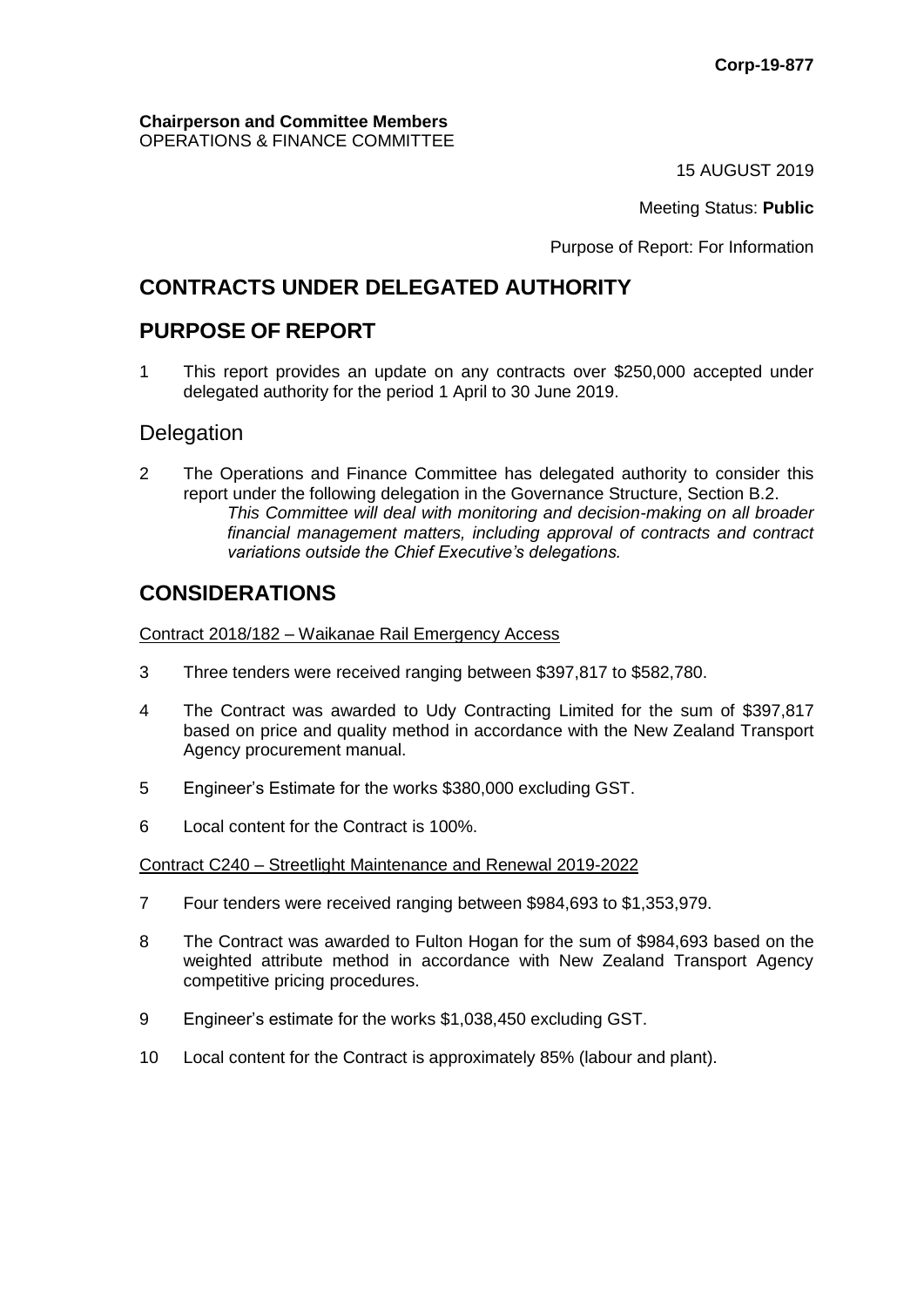#### Contract 2018/C224 – William Street Stormwater Improvements – stages

- Two tenders were received ranging between \$658,500 to \$787,079.
- The Contract was awarded to Action Civil Limited for the sum of \$658,500 based on the weighted attribute method.
- Engineer's estimate for the works \$1,172,110.
- Local content for the Contract is approximately 50% (some materials and labour).

#### Contract 2019/C244 – Asset Investigations PP5, 6, 9, 10, 11, 12 catchments

- Five tender were received and ranged between \$319,518 to \$1,151,493.
- The contract was awarded to Quick Shot Limited for the sum of \$319,518 based on the weighted attribute method.
- Engineer's estimate for the works \$470,620.
- Local content for the Contract is 20% (some staff are based locally).

#### Contract 2018/C217 – Open Drain/Stream Maintenance (12 months)

- Two tenders were received and ranged between \$337,243 to \$415,020.
- The Contract was awarded to Pritchard Civil Limited for the sum of \$415,020 based on the weighted attribute method.
- Engineer's estimate for the works \$233,125.
- Local content for the Contract is 100%.

#### Contract 2018/C206 – Wharemauku Blockwall Strengthening and Report works

- Two tenders were received ranging between \$265,748 to \$459,375.
- The Contract was awarded to Mills Albert Limited for the sum of \$265,748.
- The Contract was awarded and completed in the fourth quarter.
- Engineer's estimate for the works \$300,870.
- Local content for the Contract is 100%.

#### Contract 2019/C275 – Renewal of Coastal Assets

- Two tenders were received ranging between \$549,593 to \$559,698.
- The Contract was awarded to Mills Albert Limited for the sum of \$559,698 based on the weighted attribute method.
- Engineer's estimate for the works \$571,150.
- Local content for the Contract is 100%.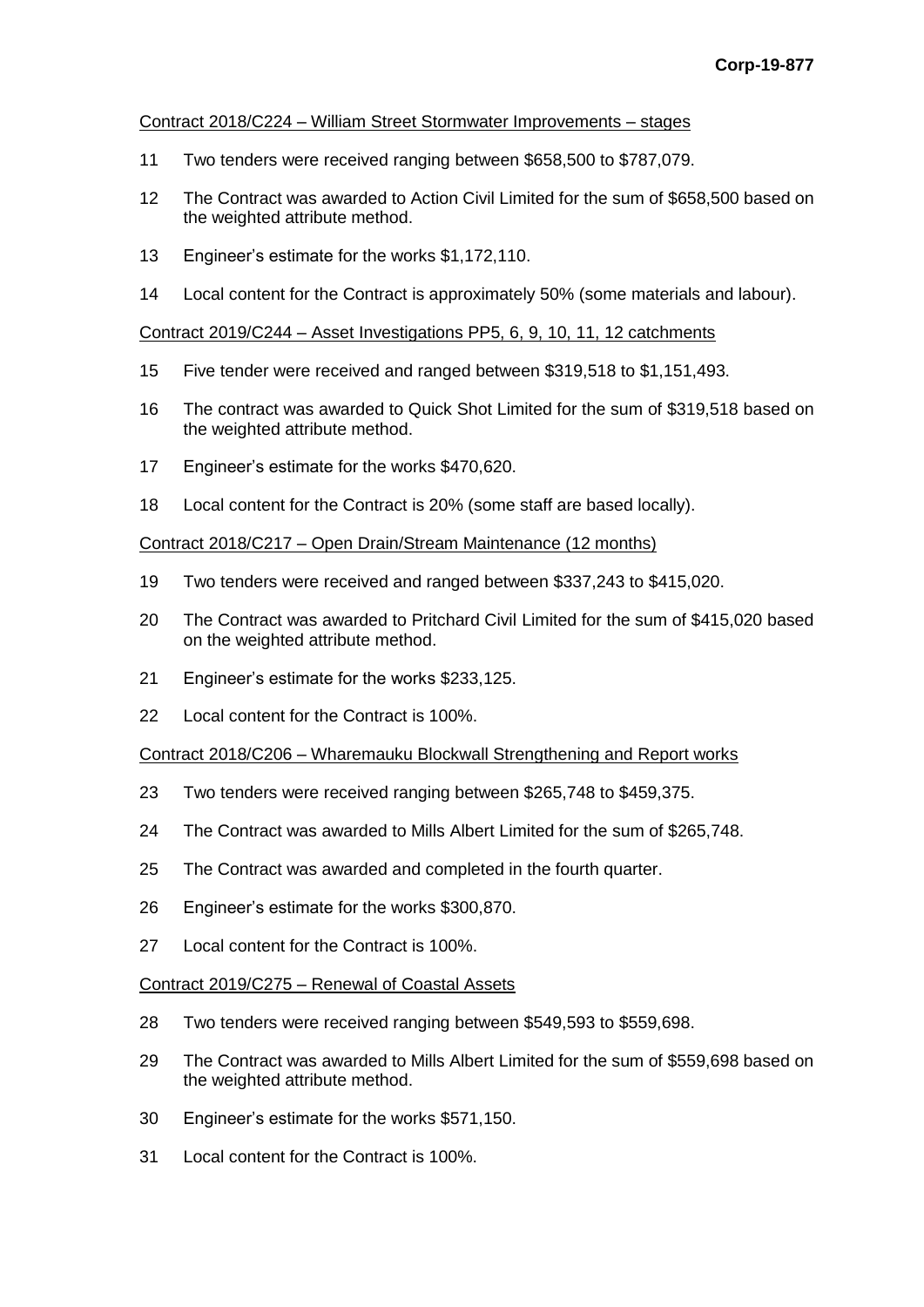Contract 2018/C171 – Paraparaumu and Otaki Wastewater Treatment Plants Solids Transportation and Disposal

- 32 Two tenders were received ranging between \$650,000 to \$764,000 (normalised for comparison as an annual fee that included both transport and disposal).
- 33 The Contract was awarded to JB's Environmental Limited to provide transport service for seven years for the sum of \$2,149,000, based on the weighted attributes method.
- 34 JB's Environmental Limited is based in Horowhenua and utilises local labour.

### Considerations

35 There are no legal, consultation and publicity considerations arising from this report.

## **SIGNIFICANCE OF DECISION**

36 The Council's significance policy is not triggered.

## **RECOMMENDATIONS**

37 That the Operations and Finance Committee notes there were eight contracts accepted under delegated authority over \$250,000 for the period 1 April to 30 June 2019.

**Report prepared by: Approved for Submission by:**

**Jacinta Straker Chief Financial Officer** **Mark de Haast Group Manager Corporate Services**

**Approved for Submission by:**

### **Sean Mallon Group Manager Infrastructure Services**

Appendix 1 Contracts over \$250,000 approved under delegated authority for 2018/19 year.